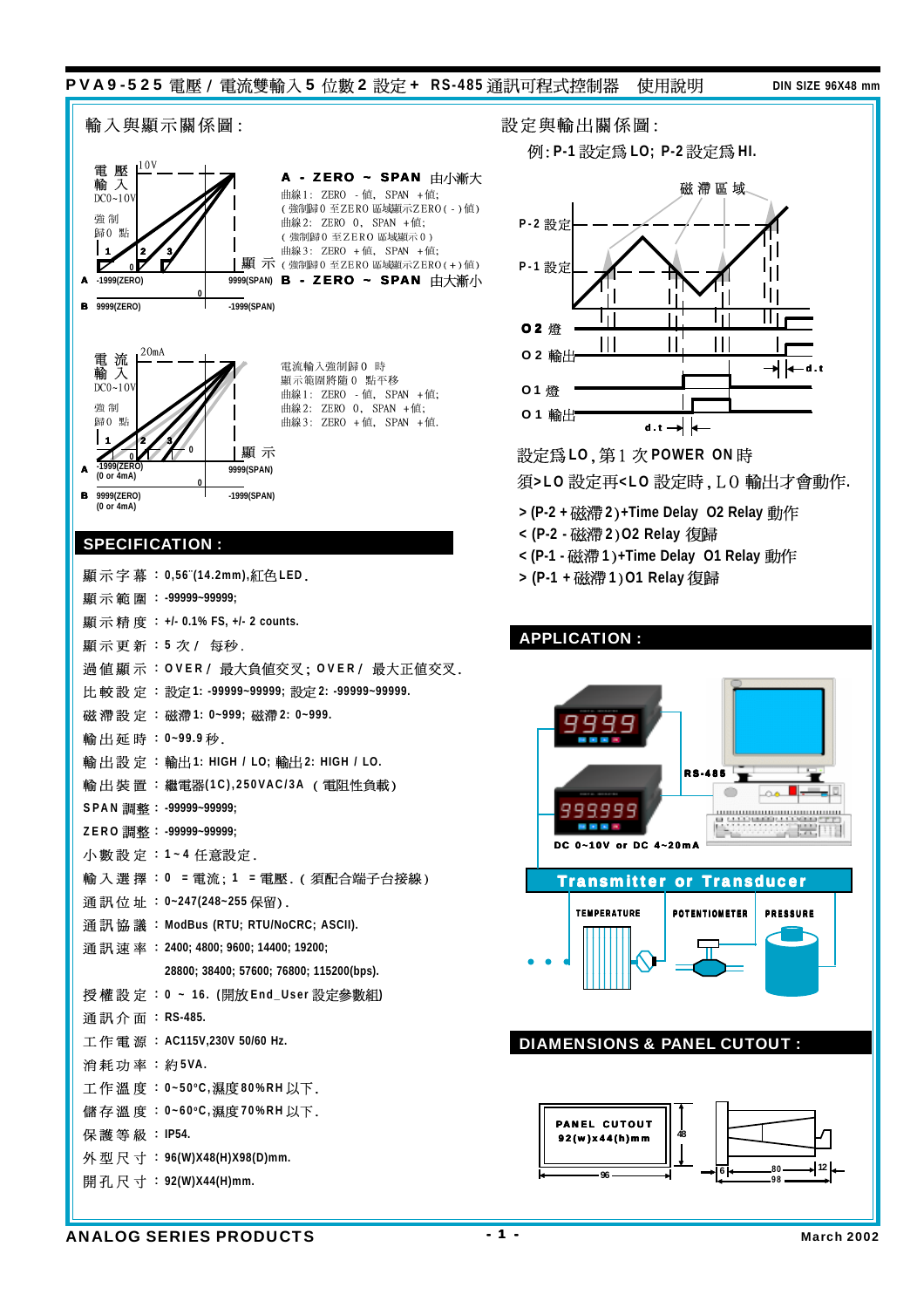

ANALOG SERIES PRODUCTS 42 - 2 - March 2002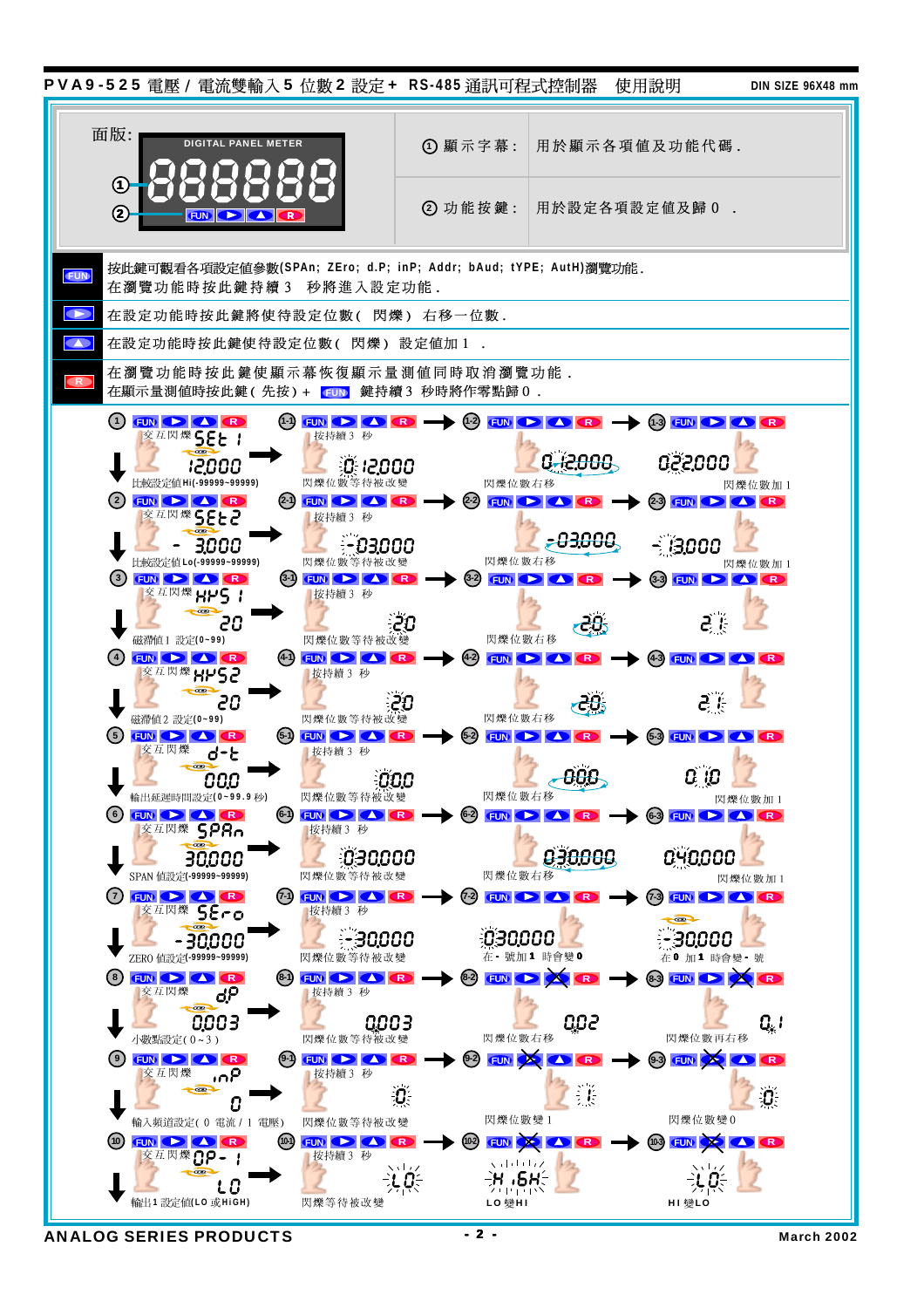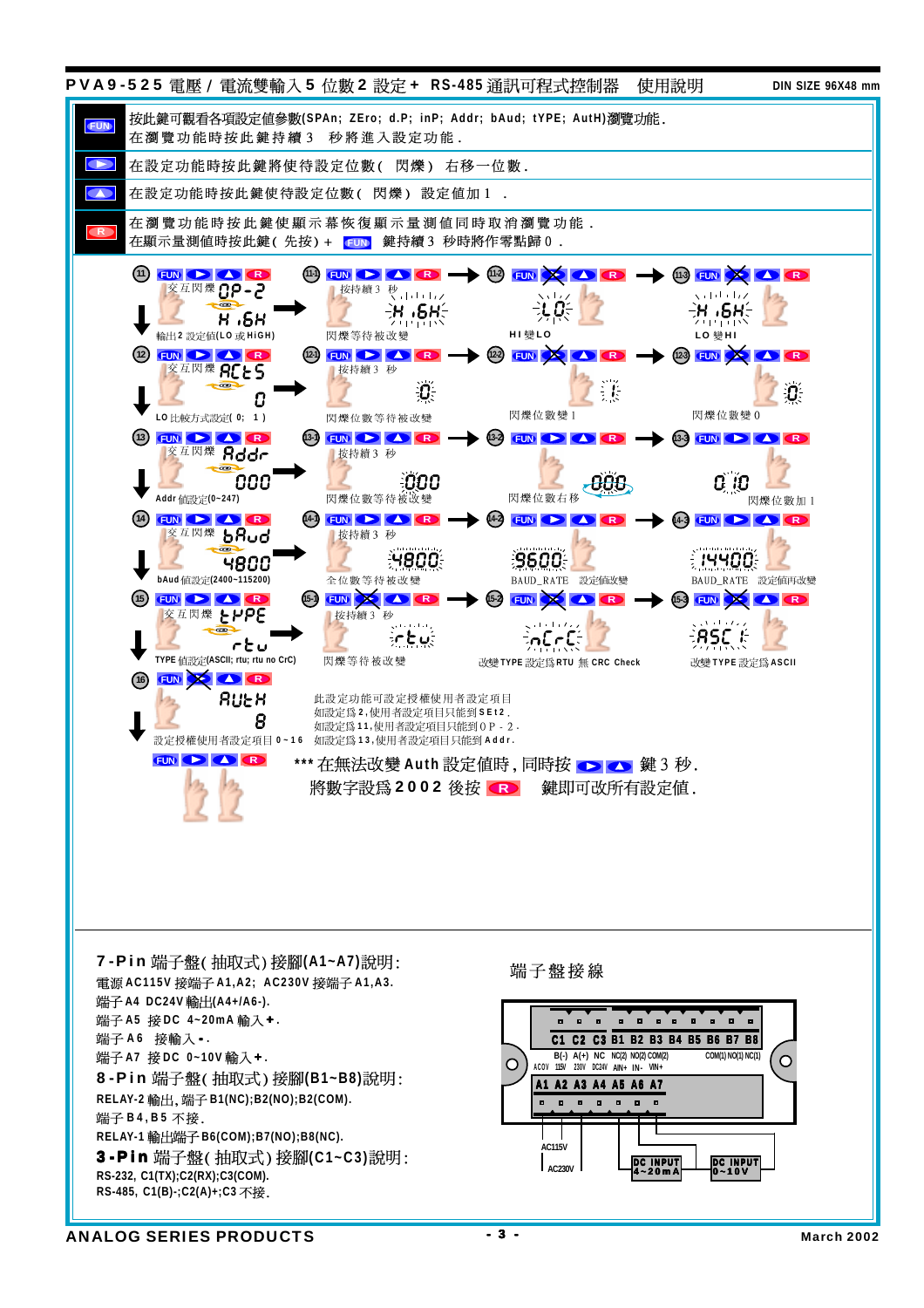## PVA9-525 電壓 / 電流雙輸入5 位數 2 設定 + RS-485 通訊可程式控制器 使用說明

DIN SIZE 96X48 mm

|              | 參數表:        |              |                  |                |         |
|--------------|-------------|--------------|------------------|----------------|---------|
|              | 參數代碼        | 參數功能         | 參數範圍             | 參數出廠值          | 使用者參數設定 |
| 1            | SEt1        | 比較設定點 1      | $-99999 - 99999$ | 150.00         |         |
| $\mathbf{2}$ | SEt2        | 比較設定點 2      | $-99999 - 99999$ | 350.00         |         |
| 3            | HYS1        | 磁滯偏差量 1      | $0 - 99$         | 0.20           |         |
| 4            | HYS2        | 磁滯偏差量 2      | $0 - 99$         | 0.20           |         |
| 5            | d-t         | 輸出延遲時間       | $0 - 99.9$ Sec.  | 2.0 Sec.       |         |
| 6            | <b>SPAn</b> | 範圍調整(SAAN)   | $-99999 - 99999$ | 500.00         |         |
| 7            | <b>ZEro</b> | 零點調整(ZERO)   | 99999 ~ 99999    | 0.00           |         |
| 8            | d.P         | 小數設定         | $0 - 4$          | 0.02           |         |
| 9            | inP         | 輸入信號選擇       | $0 - 1$          | 0              |         |
| 10           | <b>OP-1</b> | 輸出1 比較方式選擇   | HIGH / LO        | L <sub>0</sub> |         |
| 11           | <b>OP-2</b> | 輸出2 比較方式選擇   | HIGH / LO        | <b>HIGH</b>    |         |
| $12$         | <b>ACtS</b> | L O 輸出比較方式選擇 | $0 - 1$          | $\mathbf{1}$   |         |
| 13           | <b>Addr</b> | 控制器位址        | $0 - 247$        | 002            |         |
| 14           | <b>BAud</b> | 串列輸出通訊速率     | $2400 - 115200$  | 9600           |         |
| 15           | tYPE        | 通訊協定         | RTU; ASCII       | <b>RTU</b>     |         |
| 16           | AutH        | 參數修改授權值設定    | $0 - 16$         | 16             |         |

參數說明:

SEt1: 比較設定値1(-1999~9999), 可設定為HI或LO 比較. 比較結果在OUT1 動作.

SEt2: 比較設定値2(-1999~9999),可設定為HI或LO比較,比較結果在OUT2動作.

HYS1 : 比較設定點 1 磁滯設定値(0~99), LO 動作點爲 SEt 1 - HYS1; HI 動作點爲 SEt 1 + HYS1.

HYS2 : 比較設定點 2 磁滯設定値(0~99)、LO 動作點爲 SEt2-HYS2; HI 動作點爲 SEt2+HYS2.

 $d-t$ : 若此設定値不等於0時,LO/HI動作時上需延遲此段時間RELAY才真正動作.

SPAn: 此設定値用於設定輸入信號所對應之最大顯示值. (例:輸入4-20mA則此値對應20mA 之顯示値).

ZEro: 此設定値用於設定輸入信號所對應之最小顯示值. (例: 輸入 4~20mA 則此値對應 4mA 之顯示値).

d.P: 小數點設定,可設定小數點 0,1,2,3 位.

inP: 輸入信號選擇,0表量測輸入爲DC 4~20mA; 1表量測輸入爲DC 0~10V. (輸入接線不同,請注意!)

OP-1: 比較值1 比較方式, 可設定爲HI或LO 比較. (若設定爲LO 比較, 開機時比較狀態則須參考ACtS 設定値).

OP-2: 比較值2 比較方式,可設定為HI或LO 比較. (若設定為LO 比較,開機時比較狀態則須參考ACtS設定值).

ACtS : L O 比較方式設定. (若設爲 0 開機時即開始比較,若設爲 1 時開機不比較到顯示> 設定時才開始比較).

( 改變此設定時再下次開機才有效)

Addr: 控制器位址設定, 有效位址 0-247.

bAud: 涌訊涑率, 2400; 4800; 9600; 14400; 19200; 28800; 38400; 57600; 76800; 115200 (bps). 共10種,

tYPE: 通訊協定, ModBus RTU; RTU with no CRC Check; ASCII.

AutH: 參數開放設定數, 例如: = 2 只能設到 S E t 2; = 8 只能設到 d - P, 以此類推.

\*\*\* 在無法改變 Auth 設定値時, 同時按 ● ● 鍵 3 秒. 將數字設爲 2002 後按 <>> 鍵即可改所有設定値.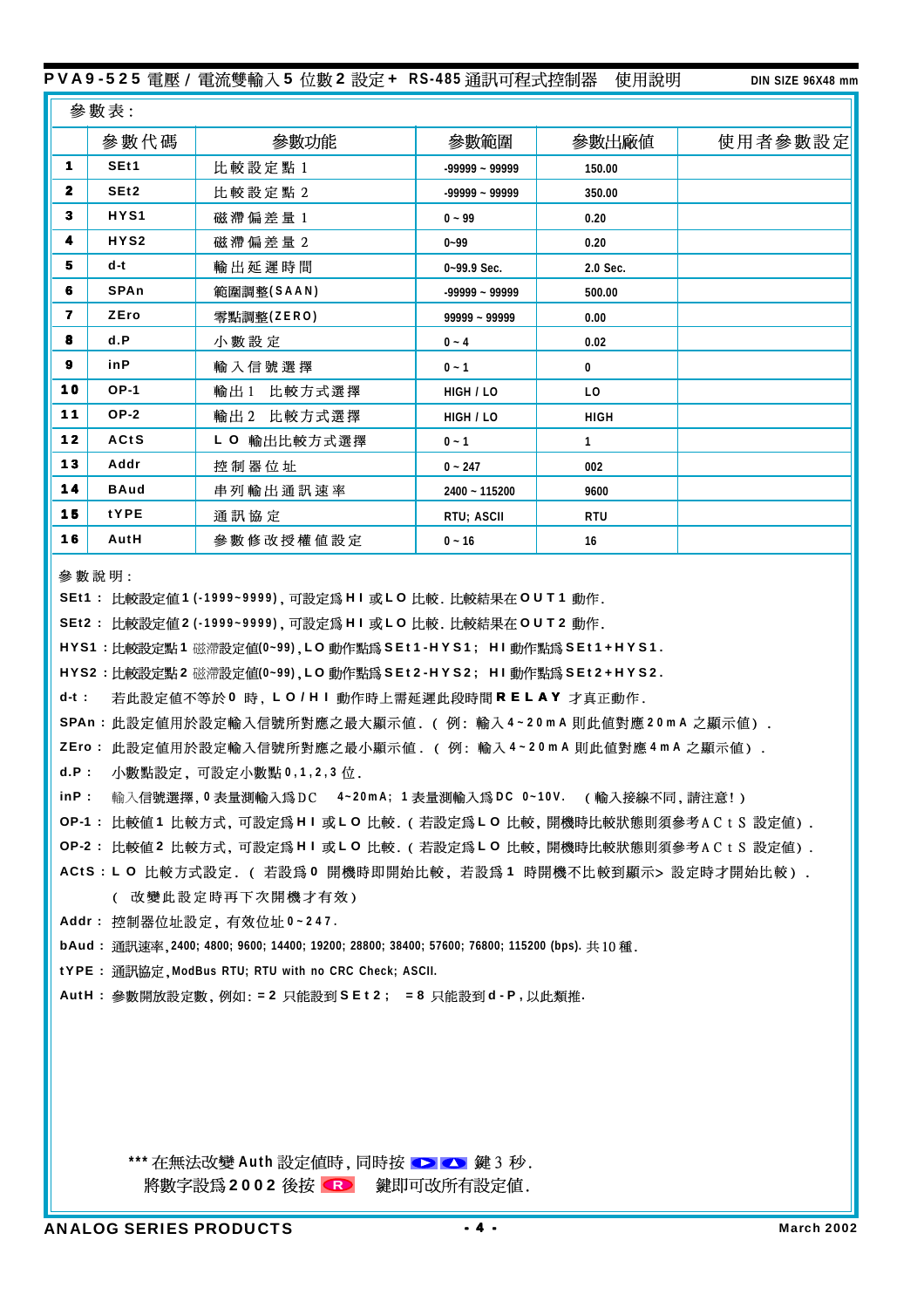## PVA9-525 電壓 / 電流雙輸入 5 位數 2 設定 + RS-485 通訊可程式控制器 使用說明 DIN SIZE 96X48 mm

| <b>QUERY</b><br><b>Field Name</b><br>Header<br><b>Slave Address</b><br><b>Function</b><br><b>Starting Address Hi</b><br><b>Starting Address Lo</b><br>No. of Words Hi<br>No. of Words Lo<br>CRC Check Lo byte<br>CRC Check Hi byte                   | Example<br>(Hex)<br>01<br>03<br>00<br>00<br>00<br>02<br>C4<br>0B       |                      |           | [6002]<br>RS485 to RS-232<br>,,,,,,,,,,,,,,,,,,,,,,,,,,,,,,,,,,,<br><del>ANGUNYA ITI</del><br>$\mathcal{X}$<br>$\blacksquare$<br>$\blacksquare$                                                                       |
|------------------------------------------------------------------------------------------------------------------------------------------------------------------------------------------------------------------------------------------------------|------------------------------------------------------------------------|----------------------|-----------|-----------------------------------------------------------------------------------------------------------------------------------------------------------------------------------------------------------------------|
| <b>RESPONSE</b><br><b>Field Name</b><br>Header<br><b>Slave Address</b><br><b>Function</b><br><b>Byte Count</b><br>Data Word-0 Hi byte<br>Data Word-0 Lo byte<br>Data Word-1 Hi byte<br>Data Word-1 Lo byte<br>CRC Check Lo byte<br>CRC Check Hi byte | Example<br>(Hex)<br>01<br>03<br>04<br>00<br>00<br>00<br>02<br>F2<br>7B |                      | O         | C1 C2 C3<br>$B(-) A(+) NC$<br>$\circ$<br>115V 230V DC12V VIN+ IN- AIN+<br>ACOV<br>A1 A2 A3 A4 A5 A6 A7<br>.<br>$\mathbf{a}$ $\mathbf{a}$<br><b>AC115V</b><br>DC INPUT<br>4~20mA<br>DC INPUT<br>0~10V<br><b>AC230V</b> |
|                                                                                                                                                                                                                                                      |                                                                        |                      |           |                                                                                                                                                                                                                       |
|                                                                                                                                                                                                                                                      | 設定表之參數暫存器位址表 : ( R.= Read; W. = Write )                                |                      |           |                                                                                                                                                                                                                       |
| Measurement                                                                                                                                                                                                                                          | Register(Long)                                                         | Register             | Value     | Remark                                                                                                                                                                                                                |
| Decription                                                                                                                                                                                                                                           | Address(Hex)                                                           | Word                 |           |                                                                                                                                                                                                                       |
| <b>Real Data</b>                                                                                                                                                                                                                                     | 00 00                                                                  | $2(R. \text{ only})$ | 32 bits   | Long Type, 4-Bytes                                                                                                                                                                                                    |
| Display Data                                                                                                                                                                                                                                         | 00 02                                                                  |                      | 32 bits   | Long Type, 4-Bytes                                                                                                                                                                                                    |
| Alarm Set-1                                                                                                                                                                                                                                          |                                                                        | $2(R. \text{ only})$ |           |                                                                                                                                                                                                                       |
|                                                                                                                                                                                                                                                      | 00 04                                                                  | 2(R. / W.)           | 32 bits   | Long Type, 4-Bytes                                                                                                                                                                                                    |
| Alarm Set-2                                                                                                                                                                                                                                          | 00 06                                                                  | 2(R. / W.)           | 32 bits   | Long Type, 4-Bytes                                                                                                                                                                                                    |
| <b>Hysteresis 1</b>                                                                                                                                                                                                                                  | 00 08                                                                  | 2(R. / W.)           | $0 - 99$  |                                                                                                                                                                                                                       |
| <b>Hysteresis 2</b>                                                                                                                                                                                                                                  | 000A                                                                   | 2(R. / W.)           | $0 - 99$  |                                                                                                                                                                                                                       |
| <b>Delay Time</b>                                                                                                                                                                                                                                    | 00 OC                                                                  | 2(R. / W.)           | $0 - 999$ |                                                                                                                                                                                                                       |
| Span Adjust                                                                                                                                                                                                                                          | 00 0E                                                                  | 2(R. / W.)           | 32 bits   | Long Type, 4-Bytes                                                                                                                                                                                                    |
| Zero Adjust                                                                                                                                                                                                                                          | 00 10                                                                  | 2(R. / W.)           | 32 bits   | Long Type, 4-Bytes                                                                                                                                                                                                    |
| <b>Decimal Set</b>                                                                                                                                                                                                                                   | 00 12                                                                  | 2(R. / W.)           | $0 - 4$   | $0=x$ ; $1=x.x$ ; $2=x.xx$ ; $3=x.xxx$ ; $4=x.xxxx$                                                                                                                                                                   |
| <b>Input Select</b>                                                                                                                                                                                                                                  | 00 14                                                                  | 2(R. / W.)           | 0, 1      | $0 = DC$ 4~20mA; 1= DC 0~10V.                                                                                                                                                                                         |
| <b>ID Address Set</b>                                                                                                                                                                                                                                | 00 16                                                                  | 2(R. / W.)           | $0 - 247$ | 0=RTU; 1=nCRC; 2=ASCII                                                                                                                                                                                                |
| <b>Baud Rate Set</b>                                                                                                                                                                                                                                 |                                                                        |                      | $0 - 9$   | $0=2400$ ; 1=4800; 2=9600; 3=14400;                                                                                                                                                                                   |
|                                                                                                                                                                                                                                                      |                                                                        |                      |           | 4=19200; 5=28800; 6=38400;                                                                                                                                                                                            |
|                                                                                                                                                                                                                                                      |                                                                        |                      |           | 7=57600; 8=76800; 9=115200 bps.                                                                                                                                                                                       |
| Protocal Type                                                                                                                                                                                                                                        | 00 18                                                                  | 2(R. / W.)           | 0, 1, 2   | RTU(0); RTU_no CRC Check(1); ASCII(2)                                                                                                                                                                                 |
| Lo_Active_Sel<br>Authorlize                                                                                                                                                                                                                          | 001A                                                                   | 2(R. / W.)           | 0, 1      | $0 =$ Lo-Set point active always                                                                                                                                                                                      |